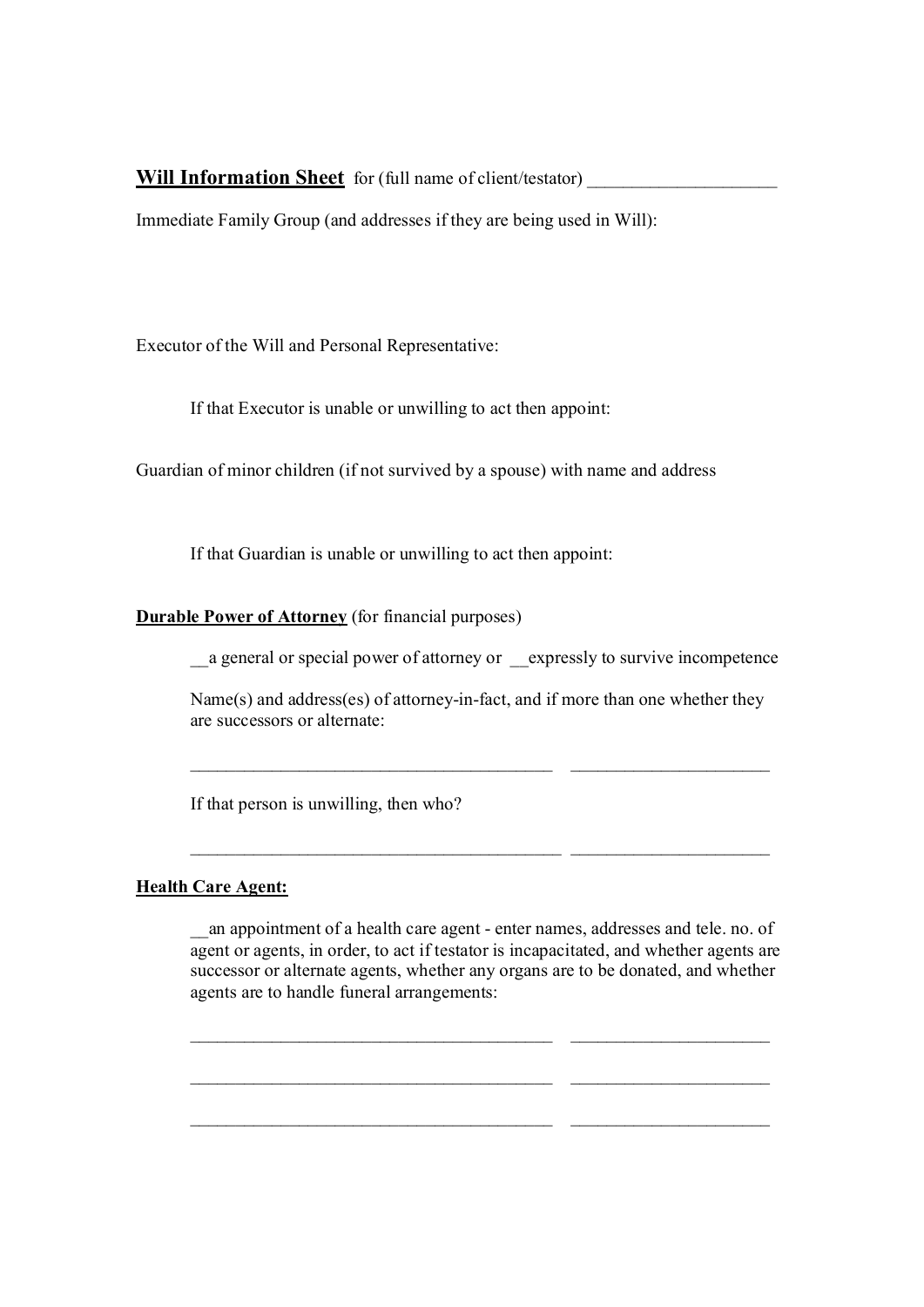## **To consider prior to estate plan execution meeting**:

For the "living will" and appointment of agent for medical purposes, you will need to make elections after the following language:

I choose not to receive care for the purpose of prolonging life, including food and fluids by tube, antibiotics, cardiopulmonary resuscitation, or dialysis being used to prolong my life. I always want comfort care and routine medical care that will keep me comfortable and functional as possible, even if that care may prolong or shorten my life. My health care provider should withhold or withdraw life-sustaining care if at least one of the following INITIALED conditions is met:

I am in a persistent vegetative state

I am close to death and am unlikely to recover

I cannot communicate and it is unlikely that my condition will improve

I do not recognize my friends or family and it is unlikely that my condition will improve

I have a progressive illness that will cause death

\_\_ for the appointment of agent for medical purposes, you will also need to make elections after the following language:

If none of the above conditions has been initialed, I put no limits on the ability or discretion of my health care provider or agent to withhold or withdraw life-sustaining care. [Note that if you do not want emergency medical service providers to provide CPR or other life sustaining measures, you must work with a physician or APRN to complete an order that reflects your wishes on a form approved by the Utah Department of Health.]

My agent shall have the powers below ONLY IF I INITIAL the "YES" option that precedes the statement:

YES \_\_\_\_\_ NO \_\_\_\_\_ I authorize my agent to get copies of my medical records at any time, even when I can speak for myself.

YES NO I authorize my agent to admit me to a licensed health care facility, such as a hospital, nursing home, assisted living, or other facility for long-term placement other than convalescent or recuperative care.

YES NO I, being of sound mind and not acting under duress, fraud or other undue influence, do hereby nominate my agent or, if my agent is unable or unwilling to serve, my alternative agent(s), to serve as my guardian in the event that, after the date of this instrument, I become incapacitated. [Note: Even though appointing an agent should help in avoiding a guardianship, a guardianship may still be necessary. Initial the "YES" option if you want the court to appoint your agent or, if your agent is unable or unwilling to serve, your alternative agent, to serve as your guardian, if a guardianship is ever necessary.]